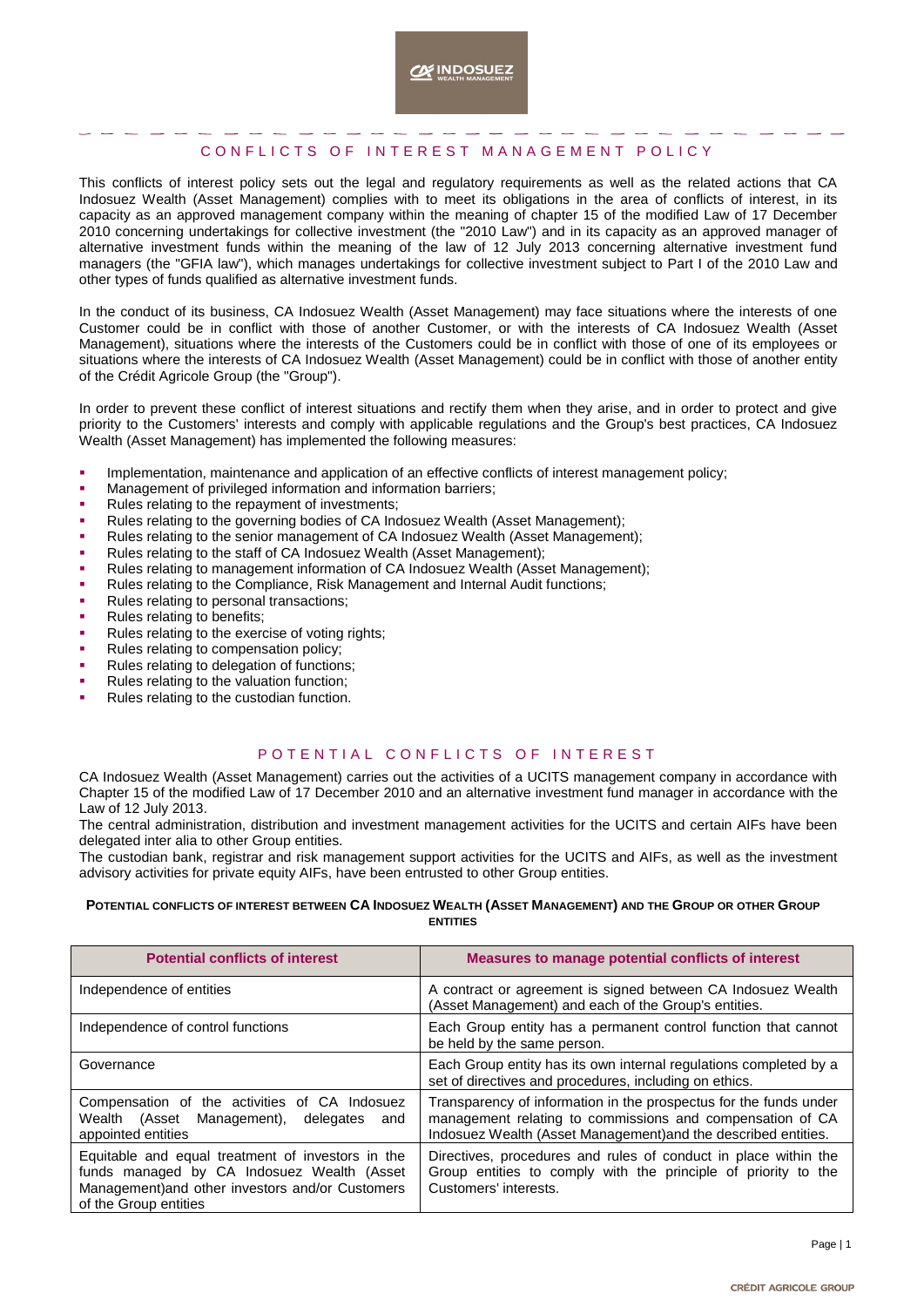**ACTIVITY CONCERNED: MANAGEMENT COMPANY/ALTERNATIVE INVESTMENT FUND MANAGER - CA INDOSUEZ WEALTH (ASSET MANAGEMENT) (AND/OR ITS DELEGATES) AND ITS CUSTOMERS**

| <b>Potential conflicts of interest</b>                      | Measures to manage potential conflicts of interest                                                                                                                                                                                                                                                                                                                                                                             |
|-------------------------------------------------------------|--------------------------------------------------------------------------------------------------------------------------------------------------------------------------------------------------------------------------------------------------------------------------------------------------------------------------------------------------------------------------------------------------------------------------------|
| Governance                                                  | CA Indosuez Wealth (Asset Management) and each of the<br>entities under management have separate boards of<br>directors.                                                                                                                                                                                                                                                                                                       |
|                                                             | The boards of directors of the funds under management and<br>CA Indosuez Wealth (Asset Management), or another Group<br>entity, are not predominantly made up of the same members.                                                                                                                                                                                                                                             |
|                                                             | A director of CA Indosuez Wealth (Asset Management) or of<br>another Group entity who is also a director of a fund under<br>management, cannot commit said fund without the approval<br>of at least one other director of the fund who is not a director<br>of CA Indosuez Wealth (Asset Management) or the other<br>Group entity in question.                                                                                 |
|                                                             | CA<br>Indosuez<br>Organisation<br>within<br>Wealth<br>(Asset<br>Management):<br>Separation of the management, control and distribution<br>functions from the team level up to the Management level;<br>Provisions in the articles of association of CA Indosuez<br>Wealth (Asset Management) in the case where a board<br>member has a personal interest that conflicts with that of<br>CA Indosuez Wealth (Asset Management). |
| Unequal treatment of Customers                              | Directives and procedures in place within CA Indosuez Wealth<br>(Asset Management)to comply with the principle of equal<br>treatment of Customers:                                                                                                                                                                                                                                                                             |
|                                                             | Rules of conduct, including for execution, processing and<br>×<br>allocation of trading orders and subscription/redemption<br>orders:<br>Handling of NAV errors and non-compliance with<br>×<br>investment rules;<br>Internal regulations;<br>×<br>Code of ethics.<br>٠                                                                                                                                                        |
|                                                             | In the case of delegated functions, CA Indosuez Wealth (Asset<br>Management) ensures that the delegate actually implements such<br>procedures.                                                                                                                                                                                                                                                                                 |
|                                                             | Transparency of information, equal treatment and rules for the<br>management of investments and subscriptions/redemptions in<br>terms of the issue documents and legal documents of the funds<br>under management.                                                                                                                                                                                                             |
| Compensation of CA Indosuez Wealth<br>(Asset<br>Management) | Compensation policy in place within CA Indosuez Wealth (Asset<br>Management).                                                                                                                                                                                                                                                                                                                                                  |
|                                                             | In the case of delegated functions, CA Indosuez Wealth (Asset<br>Management) ensures that the delegate actually implements such<br>procedures.                                                                                                                                                                                                                                                                                 |
|                                                             | Transparency of information in the prospectus for the funds under<br>management relating to commissions and compensation of CA<br>Indosuez Wealth (Asset Management) and the described entities.                                                                                                                                                                                                                               |
| Choice and compensation of intermediaries and<br>providers  | Transparency of the information of appointments<br>and<br>compensation of intermediaries and providers in the issue<br>documents and legal documents of the funds under management.                                                                                                                                                                                                                                            |
|                                                             | In the case of delegated functions, CA Indosuez Wealth (Asset<br>Management) carries out due diligence at the delegate.                                                                                                                                                                                                                                                                                                        |